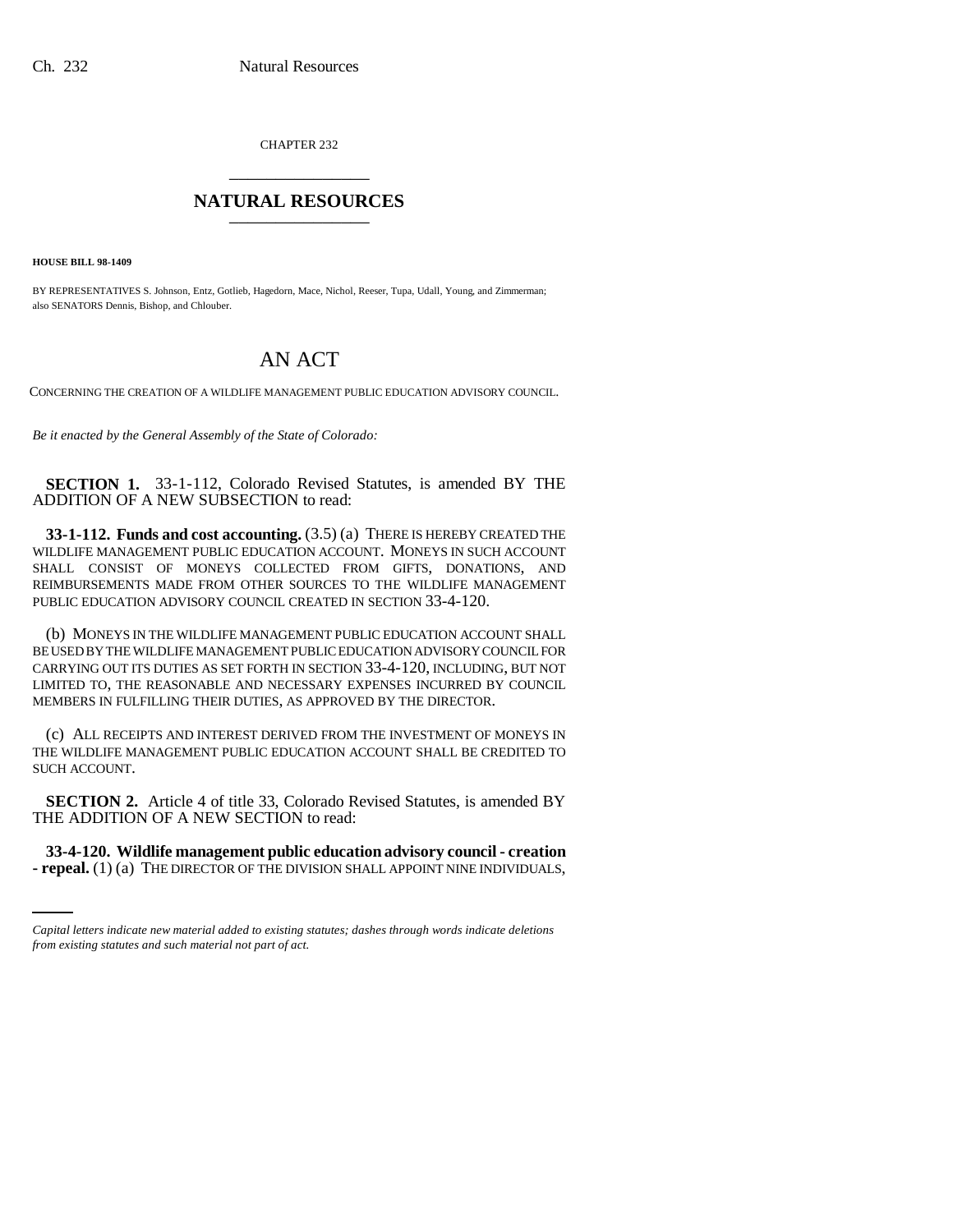AT LEAST THREE OF WHICH ARE FROM THE WESTERN SLOPE, TO ACT AS THE WILDLIFE MANAGEMENT PUBLIC EDUCATION ADVISORY COUNCIL, REFERRED TO IN THIS SECTION AS THE COUNCIL. THE COUNCIL SHALL HAVE STATEWIDE RESPONSIBILITY AND AUTHORITY.

(b) (I) THE COUNCIL SHALL CONSIST OF THE FOLLOWING MEMBERS:

(A) TWO SPORTS PERSONS WHO PURCHASE BIG GAME LICENSES ON A REGULAR BASIS IN COLORADO, ONE OF WHOM IS FROM THE WESTERN SLOPE;

(B) TWO SPORTS PERSONS WHO PURCHASE FISHING LICENSES ON A REGULAR BASIS IN COLORADO, ONE OF WHOM IS FROM THE WESTERN SLOPE;

(C) ONE PERSON REPRESENTING LOCAL COUNTIES IN RURAL AREAS OF COLORADO, THE ECONOMIES OF WHICH HAVE A SUBSTANTIAL INCOME FROM HUNTING OR FISHING RECREATION;

(D) ONE PERSON REPRESENTING MUNICIPALITIES IN RURAL AREAS OF COLORADO, THE ECONOMIES OF WHICH HAVE A SUBSTANTIAL INCOME FROM HUNTING OR FISHING RECREATION;

(E) ONE PERSON REPRESENTING THE DIVISION OF WILDLIFE;

(F) ONE PERSON, WHO SHALL NOT BE AN EMPLOYEE OF THE DIVISION, WITH A SUBSTANTIAL BACKGROUND IN MEDIA AND MARKETING OPERATIONS; AND

(G) ONE PERSON REPRESENTING AGRICULTURAL PRODUCERS.

(II) THE COUNCIL MEMBERS APPOINTED PURSUANT TO SUB-SUBPARAGRAPHS (A) AND (B) OF SUBPARAGRAPH (I) OF THIS PARAGRAPH (b) SHALL BE NOMINATED BY ORGANIZED SPORTS PERSON GROUPS WITH REGIONAL OR STATEWIDE MEMBERSHIP. THE COUNCIL MEMBERS APPOINTED PURSUANT TO SUB-SUBPARAGRAPHS (C) AND (D) OF SUBPARAGRAPH (I) OF THIS PARAGRAPH (b) SHALL BE NOMINATED BY ORGANIZATIONS THAT REPRESENT THE INTERESTS OF SUCH COUNTIES AND MUNICIPALITIES.

(III) ALL MEMBERS OF THE COUNCIL SHALL BE RESIDENTS OF THE STATE OF COLORADO.

(IV) EVERY EFFORT SHALL BE MADE BY THE DIRECTOR TO APPOINT MEMBERS FROM ALL GEOGRAPHIC AREAS OF THE STATE.

(c) A MEMBER SHALL SERVE FOR NO MORE THAN TWO TERMS; EXCEPT THAT NO MEMBER REPRESENTING THE DIVISION OF WILDLIFE SHALL BE SO LIMITED. THE APPOINTMENTS TO THE COUNCIL SHALL BE AS FOLLOWS:

(I) THE INITIAL TERMS FOR THE TWO MEMBERS REPRESENTING SPORTS PERSONS WHO HUNT SHALL BE TWO YEARS FOR ONE MEMBER OF SAID GROUP AND FOUR YEARS FOR THE OTHER MEMBER OF SAID GROUP.

(II) THE INITIAL TERMS FOR THE TWO MEMBERS REPRESENTING SPORTS PERSONS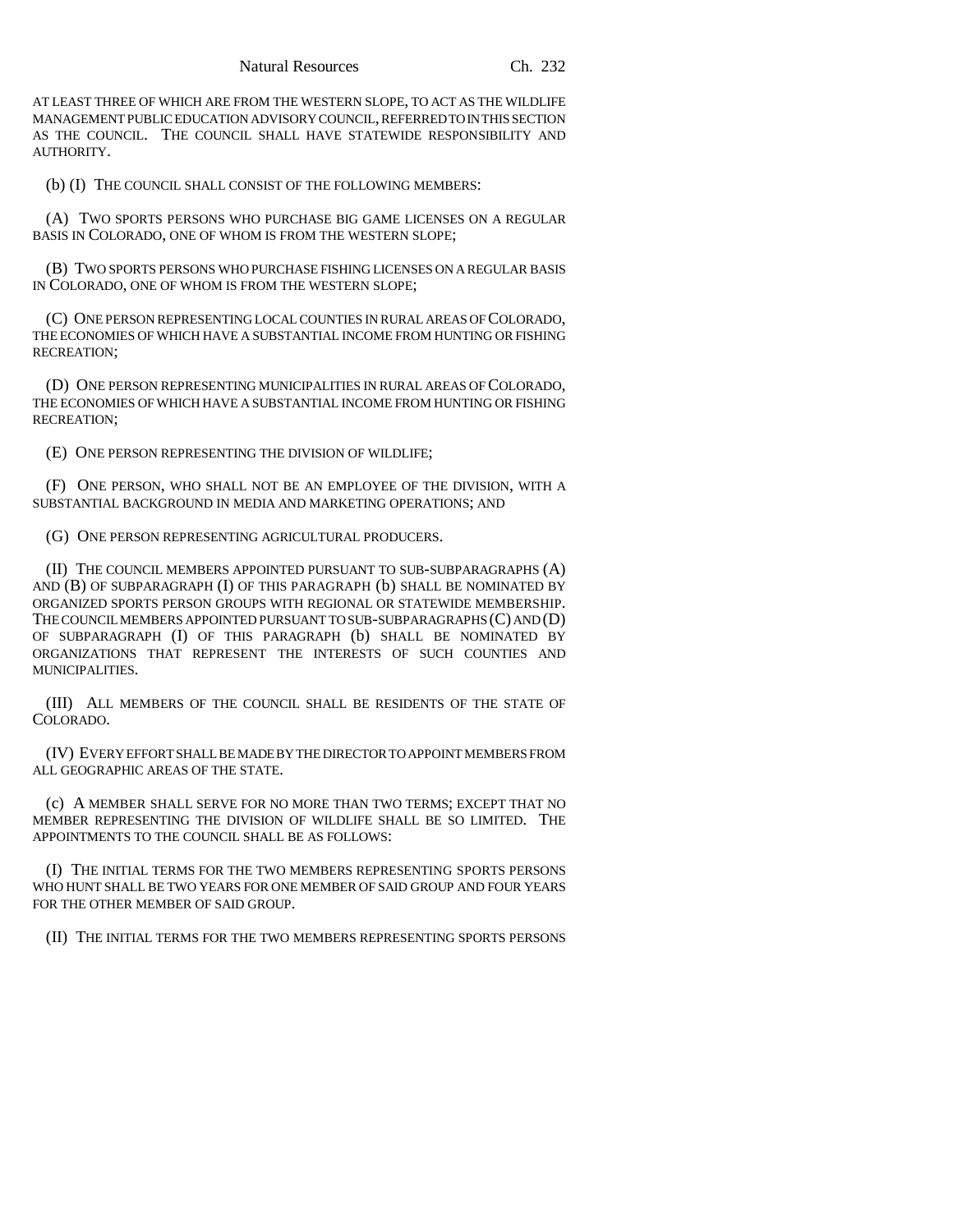WHO FISH SHALL BE TWO YEARS FOR ONE MEMBER OF SAID GROUP AND FOUR YEARS FOR THE OTHER MEMBER OF SAID GROUP.

(III) THE INITIAL TERM LENGTH FOR THE MEMBER REPRESENTING THE DIVISION SHALL BE AT THE DISCRETION OF THE DIRECTOR OF THE DIVISION.

(IV) THE INITIAL TERM LENGTH FOR THE MEMBER REPRESENTING COUNTIES AND FOR THE MEMBER REPRESENTING AGRICULTURAL PRODUCERS SHALL BE FOUR YEARS.

(V) THE INITIAL TERM LENGTH FOR THE MEMBER REPRESENTING MUNICIPALITIES AND FOR THE MEMBER WITH SUBSTANTIAL EXPERIENCE IN MEDIA AND MARKETING OPERATIONS SHALL BE TWO YEARS.

(VI) AFTER THE INITIAL APPOINTMENTS, ALL SUBSEQUENT APPOINTMENTS SHALL BE FOR FOUR YEARS.

(d) MEMBERS OF THE COUNCIL SHALL BE COMPENSATED FROM THE WILDLIFE CASH FUND CREATED IN SECTION 33-1-112 (1), FOR THE REASONABLE AND NECESSARY EXPENSES THEY INCUR IN CONNECTION WITH THEIR ACTIVITIES FOR THE COUNCIL.

(e) THE COUNCIL SHALL PERFORM THE FOLLOWING DUTIES:

(I) OVERSEE THE DESIGN OF A COMPREHENSIVE MEDIA-BASED PUBLIC INFORMATION PROGRAM TO EDUCATE THE GENERAL PUBLIC ABOUT THE BENEFITS OF WILDLIFE, WILDLIFE MANAGEMENT, AND WILDLIFE-RELATED RECREATIONAL OPPORTUNITIES IN COLORADO, SPECIFICALLY HUNTING AND FISHING;

(II) PREPARE AN OPERATIONAL PLAN FOR THE DIRECTOR'S APPROVAL NO LATER THAN DECEMBER 1, 1998;

(III) EXPEND MONEYS FROM THE WILDLIFE MANAGEMENT PUBLIC EDUCATION ACCOUNT IN ACCORDANCE WITH THE OPERATIONAL PLAN APPROVED BY THE DIRECTOR; EXCEPT THAT ALL SUCH EXPENDITURES SHALL BE WITHIN THE SCOPE OF THE ACTIVITIES AND FUNDING LEVELS AUTHORIZED IN SUCH OPERATIONAL PLAN.

(2) NOTHING IN THIS SECTION SHALL BE CONSTRUED TO BE A MECHANISM TO SUBSTITUTE FUNDING THAT WOULD OTHERWISE BE AVAILABLE FOR EXPENDITURE BY THE DIVISION, OR TO REPLACE OR REDUCE THE OBLIGATION OF THE DIVISION TO CARRY OUT PUBLIC INFORMATION PROGRAMS UNDER THIS TITLE.

(3) (a) THIS SECTION IS REPEALED, EFFECTIVE JULY 1, 2005.

(b) PRIOR TO SAID REPEAL, THE COUNCIL CREATED IN THIS SECTION SHALL BE REVIEWED AS PROVIDED FOR IN SECTION 2-3-1203, C.R.S.

**SECTION 3.** 2-3-1203 (3), Colorado Revised Statutes, is amended BY THE ADDITION OF A NEW PARAGRAPH to read:

**2-3-1203. Sunset review of advisory committees.** (3) The following dates are the dates for which the statutory authorization for the designated advisory committees is scheduled for repeal: